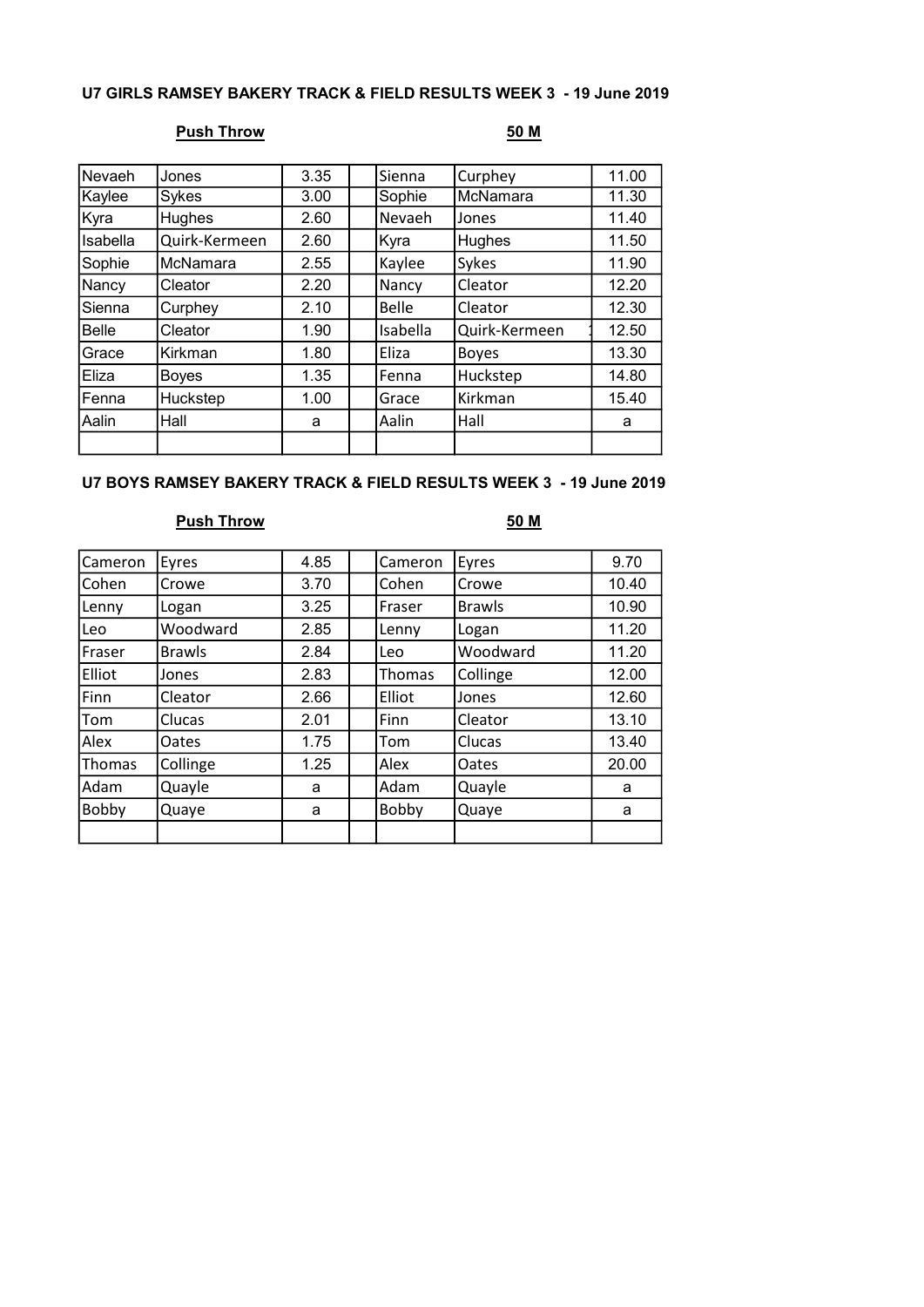### U9 GIRLS RAMSEY BAKERY TRACK & FIELD RESULTS WEEK 3 - 19 June 2019

## 100 M LONG JUMP 600 M

| <b>Issy</b>   | Kennaugh     | 17.80 | Imogen        | Howard       | 2.69 | Issy    | Kennaugh      | 2.32.2 |
|---------------|--------------|-------|---------------|--------------|------|---------|---------------|--------|
| Imogen        | Howard       | 19.10 | Issy          | Kennaugh     | 2.27 | Eleanor | Lyness        | 2.40.9 |
| Eleanor       | Lvness       | 19.30 | Erin          | Fox          | 2.12 | Erin    | Fox           | 2.44.8 |
| Evelyn        | King         | 19.70 | Eleanor       | Lyness       | 2.07 | Lille   | Hope          | 2.46.4 |
| <b>Bailey</b> | McMullan     | 19.90 | <b>Bailey</b> | McMullan     | 2.05 | Bailey  | McMullan      | 2.48.4 |
| Lille         | Hope         | 20.10 | Evelyn        | King         | 2.05 | Eva     | Scott         | 2.57.0 |
| Eva           | Scott        | 20.30 | Lille         | Hope         | 2.05 | Matilda | <b>Davies</b> | 2.59.4 |
| Matilda       | Davies       | 20.60 | Isobel        | Quirk        | 1.91 | Isobel  | Quirk         | 3.00.9 |
| Erin          | Fox          | 20.80 | Amora         | Cannon       | 1.82 | Amora   | Cannon        | 3.04.5 |
| Amora         | Cannon       | 21.20 | Matilda       | Davies       | 1.74 | Imogen  | Howard        | 3.07.3 |
| Isobel        | Quirk        | 21.20 | Aalin         | Forgie       | 1.71 | Evelyn  | King          | 3.09.4 |
| Lily          | <b>Stark</b> | 22.60 | Una           | Cleator      | 1.69 | Lily    | <b>Stark</b>  | 3.11.6 |
| Una           | Cleator      | 23.20 | Eva           | Scott        | 1.65 | Inara   | Huckstep      | 3.12.7 |
| Louisa        | Oates        | 23.80 | Louisa        | Oates        | 1.62 | Louisa  | Oates         | 3.14.6 |
| Eva           | <b>Brew</b>  | 23.90 | Jessica       | Jelski       | 1.60 | Emily   | O'Donnell     | 3.18.5 |
| Emily         | O'Donnell    | 24.90 | Lily          | <b>Stark</b> | 1.58 | Eva     | <b>Brew</b>   | 3.19.9 |
| Inara         | Huckstep     | 24.90 | Emma          | Dorricott    | 1.58 | Emma    | Dorricott     | 3.28.5 |
| Jessica       | Jelski       | 25.40 | Emily         | O'Donnell    | 1.45 | Aalin   | Forgie        | 3.30.0 |
| Aalin         | Forgie       | 26.00 | Eva           | <b>Brew</b>  | 1.34 | Jessica | Jelski        | 3.33.0 |
| Emma          | Dorricott    | 27.40 | Inara         | Huckstep     | NJ.  | Una     | Cleator       | 3.36.6 |

### U9 BOYS RAMSEY BAKERY TRACK & FIELD RESULTS WEEK 3 - 19 June 2019

## 100 M LONG JUMP 600 M

| James   | Jelski           | 17.20 | James   | Jelski         | 2.69 | James   | Jelski         | 2.21.4 |
|---------|------------------|-------|---------|----------------|------|---------|----------------|--------|
| Timothy | Perry            | 17.40 | Timothy | Perry          | 2.43 | Timothy | Perry          | 2.21.9 |
| Merfyn  | <b>Pritchard</b> | 18.20 | Kaidan  | Stevens        | 2.31 | Jack    | <b>Bullock</b> | 2.32.7 |
| Kaidan  | Stevens          | 18.90 | Tobi    | Duncan         | 2.31 | Ollie   | Kennaugh       | 2.37.7 |
| Max     | <b>Meadows</b>   | 19.00 | Ollie   | Kennaugh       | 2.21 | Kaidan  | <b>Stevens</b> | 2.41.0 |
| Ollie   | Kennaugh         | 19.80 | Jack    | <b>Bullock</b> | 2.20 | Jacob   | Chestnut       | 2.41.3 |
| Jacob   | Chestnut         | 20.10 | Henry   | Kirkman        | 2.12 | Max     | <b>Meadows</b> | 2.41.6 |
| Joseph  | Collinge         | 20.70 | Zinzan  | Boyes          | 2.05 | Gabriel | Huckstep       | 2.47.6 |
| Henry   | Kirkman          | 20.90 | Jacob   | Chestnut       | 1.97 | Merfyn  | Pritchard      | 2.51.8 |
| Tobi    | Duncan           | 20.90 | Merfyn  | Pritchard      | 1.86 | Joseph  | Collinge       | 2.55.1 |
| Aaron   | Tosh             | 21.40 | Max     | <b>Meadows</b> | 1.83 | Aaron   | Tosh           | 2.58.9 |
| Jack    | Bullock          | 21.50 | Aaron   | Tosh           | 1.77 | Henry   | Kirkman        | 2.59.6 |
| Oliver  | Dow              | 22.20 | Joseph  | Collinge       | 1.69 | Zinzan  | <b>Boyes</b>   | 3.01.2 |
| Gabriel | Huckstep         | 22.40 | Oliver  | Dow            | 1.60 | Oliver  | Dow            | 3.01.5 |
| Zinzan  | Boyes            | 22.40 | Gabriel | Huckstep       | 1.49 | Harrie  | Swales         | 3.02.0 |
| Harrie  | <b>Swales</b>    | 22.70 | Harrie  | <b>Swales</b>  | 1.11 | Tobi    | Duncan         | 3.03.8 |
| Malachy | MCCrossan        | a     | Malachy | MCCrossan      | a    | Malachy | MCCrossan      | a      |
| Orry    | Teare            | a     | Orry    | Teare          | a    | Orry    | Teare          | a      |
|         |                  |       |         |                |      |         |                |        |